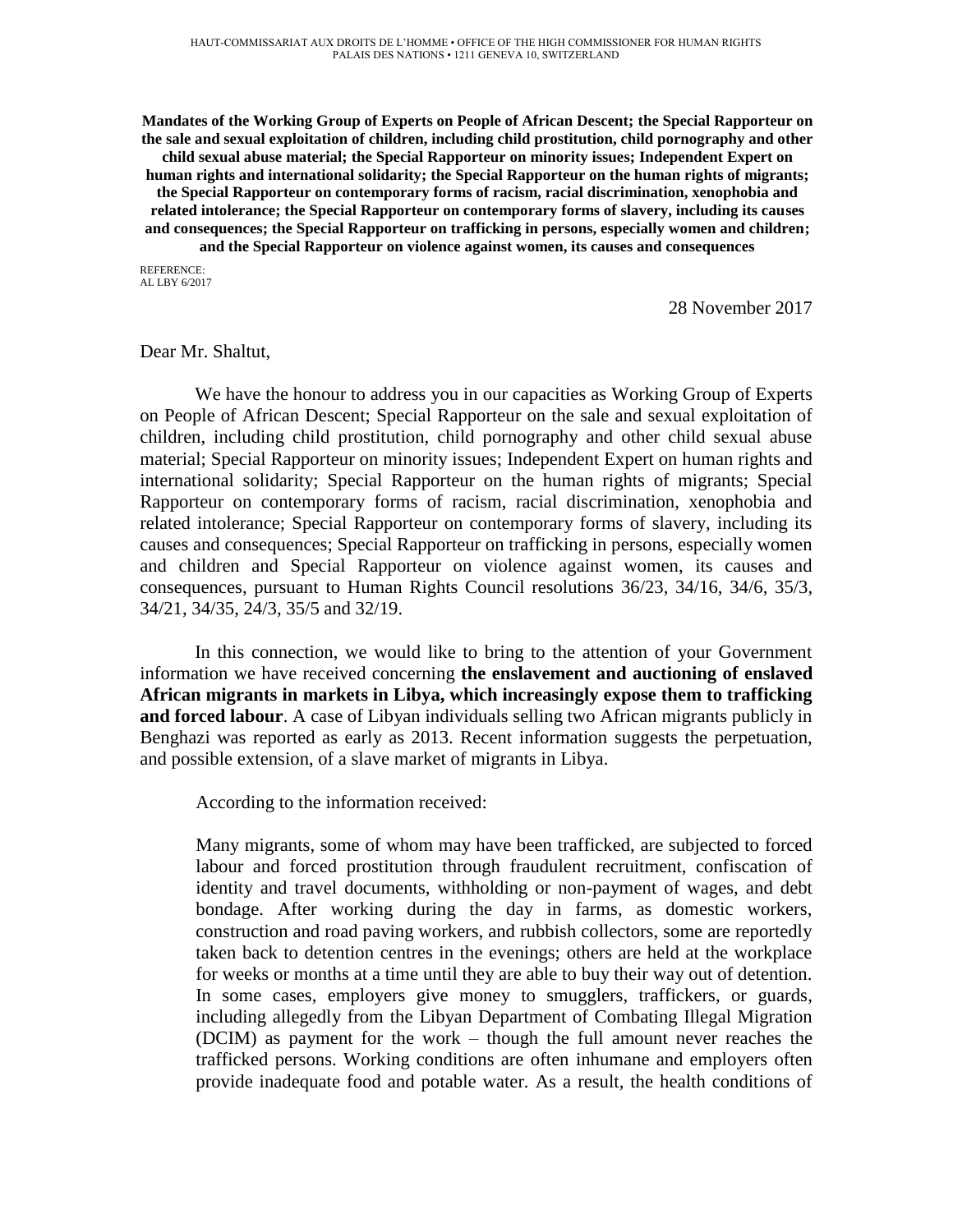these workers deteriorate rapidly, making them unsuitable to work and therefore further exposing them to trafficking.

Migrants, among whom are trafficked persons, also recount that in order to force them to work, employers, smugglers, traffickers and DCIM staff often threaten them, beat them with sticks, metal bars and gun butts, or shoot at them.

Information received indicates that racism, forced labour, rape and sexual exploitation also take place in detention, including by or with the complicity of the Libyan detaining authority. As per information received, in Shuhadaa Al Nasr Detention Centre, the largest in West Libya and run by DCIM, sexual exploitation and rape against female detainees are widespread, including by authorities in charge of the detention centre. A similar situation was reportedly registered in Surman Detention Centre and Sebratha Detention Centre, where rape resulted in pregnancies with no access to medical or legal assistance for victims.

In particular, migrants from Sub-Sahran Africa are at a hightened risk of abuse and exploitation, allegedly due to widespread racial discrimination and xenophobia in Libya. After crossing the border between Niger and Libya, migrants are repeatedly sold from one militia to another. During these transactions, migrants are detained, including in caves or "holes" in the ground, where they are forced to wait for several days before their journey to their new destination is organized and where they face serious human rights abuses, including gang rape. Migrants are then transferred from one Libyan city to another in trucks and cargo vans. It is reported that they are often hidden under piles of bricks that they themselves had to build and pile up before departure. During the journey, their lives are constantly threatened; other than lack of water and food, they are also confined in very limited spaces, which makes it hard for them to breath. It has been alleged that migrants have repeatedly been sold and bought as labour workforce. It is reported that forced labour is always accompanied by long and very harsh periods of detention, during which migrants, among which are trafficked persons, are held in inhuman and degrading conditions, including in government-run detention facilities and following their interception at sea. They are often abducted by militias who forced them to work while held at gunpoint but also by private armed individuals who force them to work without any payment and with the promise of a future, uncertain liberation.

Furthermore, it has been alleged that when migrant boats are intercepted by the Libyan Coast Guard, migrants are usually transferred to DCIM detention facilities or to private houses and farms, sometimes for a fee, where they are often subjected to forced labour and trafficked for the purpose of sexual exploitation. Migrants who were intercepted at sea were brought back to Libyan shore and recounted being beaten with sticks or gun butts, and robbed of their belongings.

It is further reported that the allegations described above occur in the context of increasing xenophobia as well as widespread racism and racial discrimination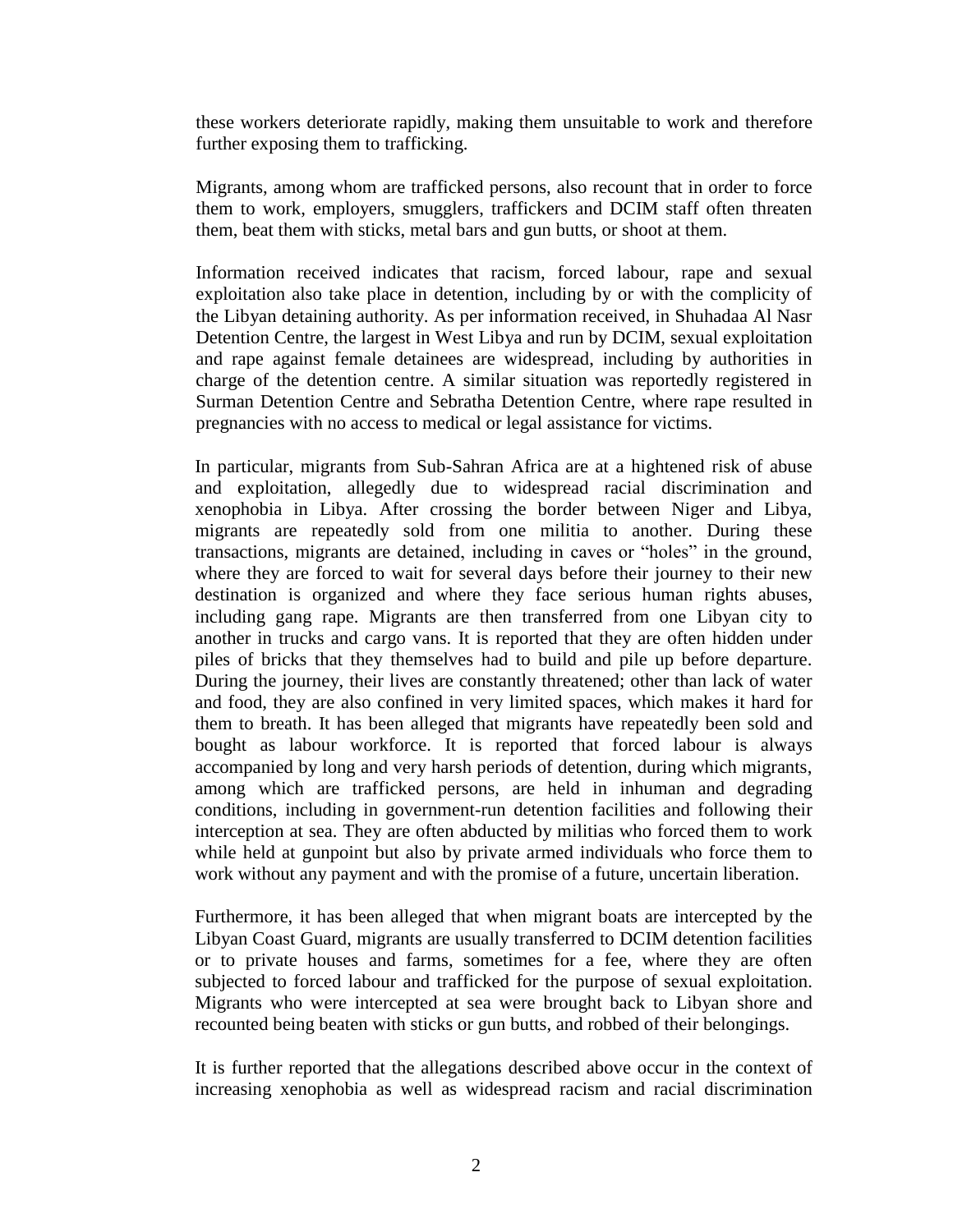against foreigners in Libya. Relative to other migrants transiting through the country, migrants from Sub-Sahran Africa are at a significantly heightened risk of abuse and exploitation. Racism appears to be an underlying factor behind this discrepancy as migrants from sub-Sahran Africa are reportedly targeted based on their skin colour.

Information received further indicates that confrontations between NGOs active in search and rescue operations and Libyan coastguard are frequent and not just isolated incidents; in October 2016, it was reported that dozens of people drowned after the Libyan coastguard damaged an overloaded rubber dinghy and later tried to tow the dinghy from international waters back into Libyan territorial waters. In May 2017, it was reported that the crew of a Libyan coastguard patrol vessel fired shots from an automatic weapon in the direction of several vessels carrying migrants/refugees during another allegedly illegal refoulement. In this case, an NGO vessel was reportedly caught in the crossfire. Most recently, in November 2017, another incident between an NGO carrying out SAR activities and the Libyan coastguard has been reported, allegedly resulting in the death and disappearance of several migrants, including children. Those that did not die at sea nor were rescued by the NGO were reportedly beaten and ill-treated by the Libyan coastguard and most likely brought back to detention centres, whose conditions have already been described above.

We express grave concerns about the presence of a slave market in Libya, which is intimately related to trafficking, forced labour and sexual exploitation of migrants transiting from sub-Saharan Africa to Europe. The auctioning of migrants in slave markets in Libya, in which perpetrators did not even have to resort to violence and victims did not offer resistance, is an indicator of the level of psychological subjugation to which victims were probably already subjected to, prior to being sold as merchandise.

The outrageous practice of enslavement, which undermines the very essence of humankind and civilisation, represents the ultimate act of dehumanization and deprivation of the human dignity of migrants traveling to Libya with the hope of reaching European shores, in a context already marked by political instability and widespread gross human rights violations and abuses against them, such as racism, torture and other inhumane and degrading treatment, abduction, arbitrary detention, sexual violence, forced labour and trafficking. We are also concerned that migrants in Libya, whether seeking employment in Libya or traveling through Libya *en route* to Europe are extremely vulnerable to racism and trafficking. Abuse of power or of victims' position of vulnerability by traffickers increases migrants' vulnerabilities and puts them at increased risk of trafficking, including for purposes of sexual and labour exploitation and extortion, as is allegedly taking place in Libya.

The auctioning of enslaved Africans are reminiscent of one of the darkest chapters in human history, when millions of Africans were uprooted, enslaved, trafficked and auctioned to the highest bidder. Enslavement was intolerable then, and enslavement is intolerable now, and such acts of cruelty must be condemned by all, and it has no place in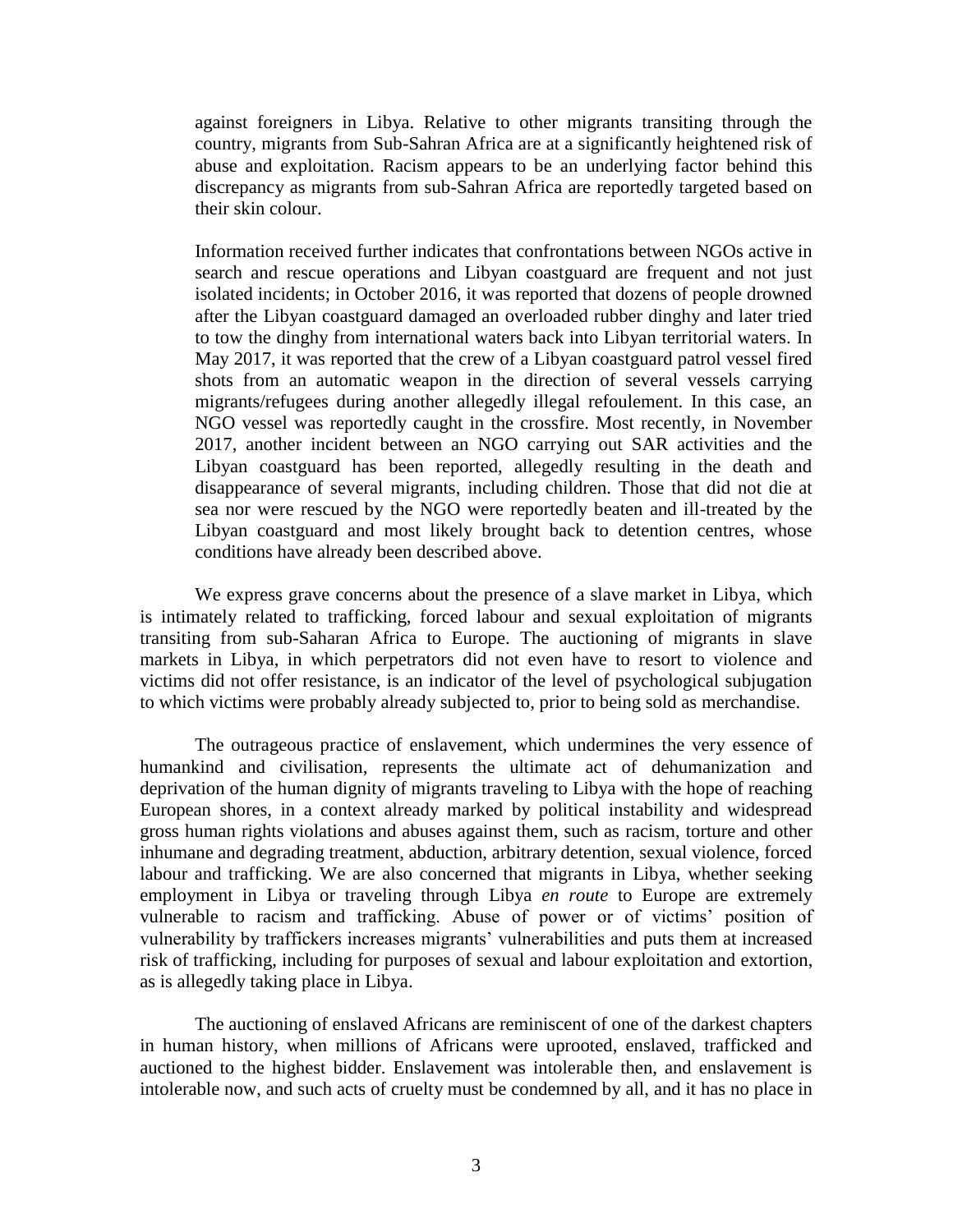modern society. For your information, a letter of similar content has been transmitted to the Government of Italy.

In connection with the above alleged facts and concerns, please refer to the **Annex on Reference to international human rights law** attached to this letter which cites international human rights instruments and standards relevant to these allegations.

As it is our responsibility, under the mandate provided to us by the Human Rights Council, to seek to clarify all cases brought to our attention, we would be grateful for your observations on the following matters:

- 1. Please provide any additional information and/or comment(s) you may have on the above-mentioned issues.
- 2. Please provide information on measures taken to investigate and prosecute groups or individuals involved in the enslavement and auctioning of African migrants in Libya and provide remedies to the victims.
- 3. Please also provide detailed information on action taken to protect the human rights of migrants and prevent and provide remedy for violations and abuses against them, including racism, torture and other inhumane and degrading treatment, abduction, arbitrary detention, sexual violence, forced labour, trafficking and threats to and violations fo the right to life.
- 4. Please provide information on measures taken, including those in collaboration with partner States, to ensure migrants' human rights during anti-trafficking and anti-smuggling operations, including during search and rescue operations carried out by the Libyan coastguard can be upheld.

We would appreciate receiving a response within 60 days.

While awaiting a reply, we urge that all necessary interim measures be taken to halt the alleged violations and prevent their re-occurrence and in the event that the investigations support or suggest the allegations to be correct, to ensure the accountability of any person(s) responsible for the alleged violations.

We intend to publicly express our concerns in the near future as, in our view, the information upon which the press release will be based is sufficiently reliable to indicate a matter warranting immediate attention. We also believe that the wider public should be alerted to the potential implications of the above-mentioned allegations. The press release will indicate that we have been in contact with your Government's to clarify the issue/s in question.

Your Government's response will be made available in a report to be presented to the Human Rights Council for its consideration.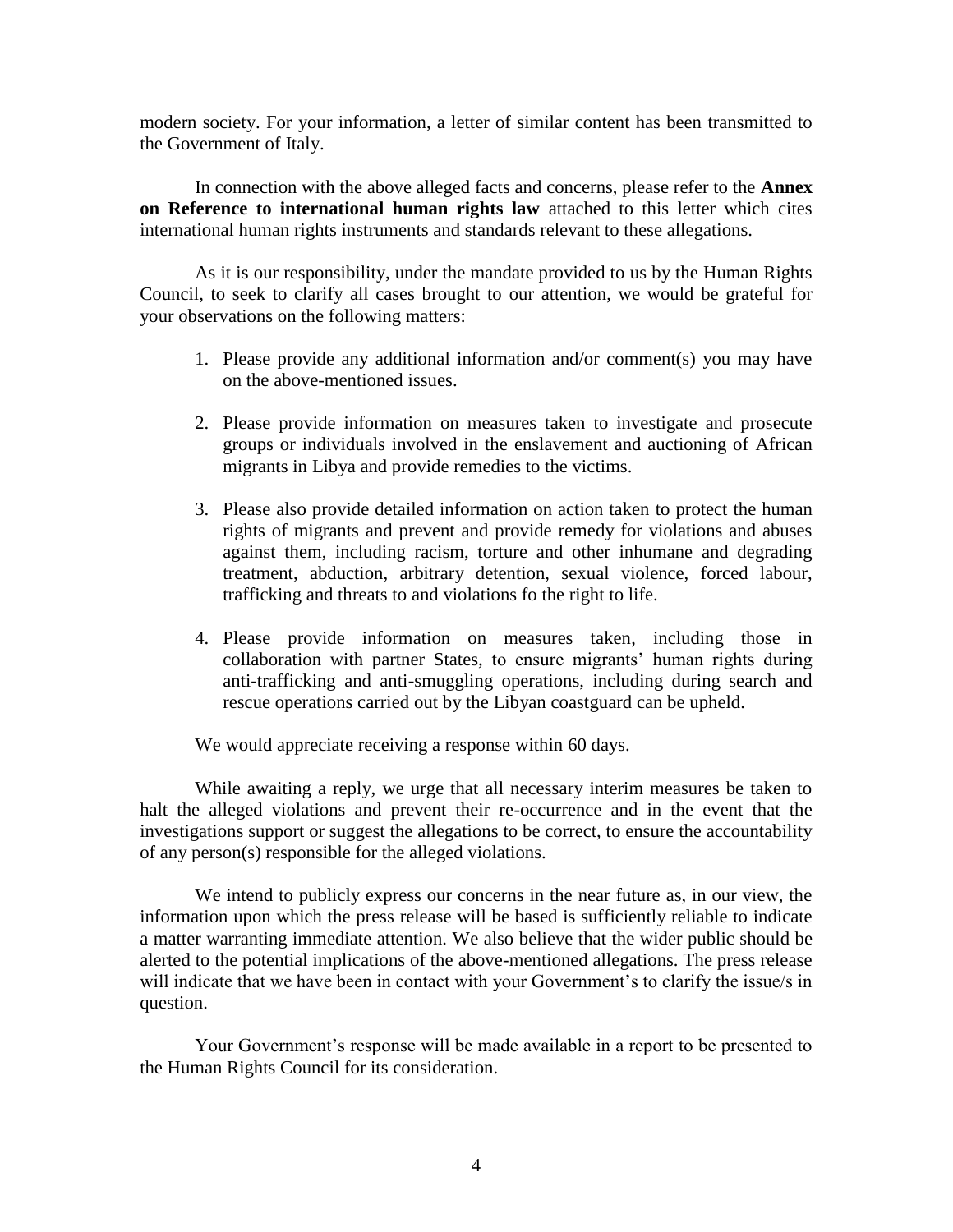Please accept, Mr. Shaltut, the assurances of our highest consideration.

Sabelo Gumedze Chair-Rapporteur of the Working Group of Experts on People of African Descent

Maud de Boer-Buquicchio Special Rapporteur on the sale and sexual exploitation of children, including child prostitution, child pornography and other child sexual abuse material

> Fernand de Varennes Special Rapporteur on minority issues

Obiora C. Okafor Independent Expert on human rights and international solidarity

Felipe González Morales Special Rapporteur on the human rights of migrants

E. Tendayi Achiume Special Rapporteur on contemporary forms of racism, racial discrimination, xenophobia and related intolerance

Urmila Bhoola Special Rapporteur on contemporary forms of slavery, including its causes and consequences

Maria Grazia Giammarinaro Special Rapporteur on trafficking in persons, especially women and children

Dubravka Šimonović Special Rapporteur on violence against women, its causes and consequences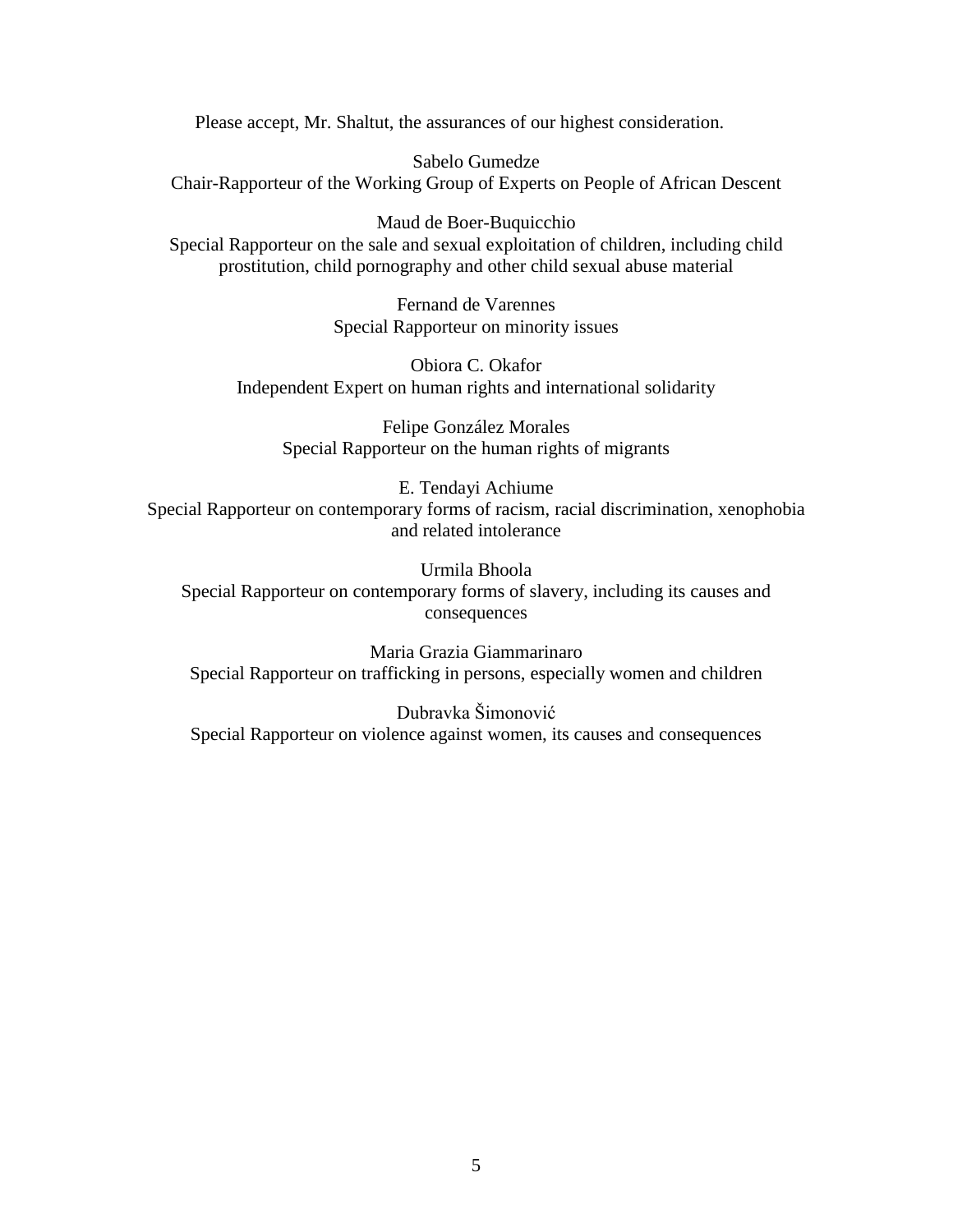## **Annex Reference to international human rights law**

In connection with the above alleged facts and concerns, we would like to draw the attention of your Government to the relevant international norms and standards that are applicable to the issues brought forth by the situation described above.

Slavery and slave trade are in all forms prohibited under international humanitarian and human rights law. State practice establishes this rule as a norm of customary international law applicable in both international and non-international armed conflicts. The first universal treaty outlawing slavery and the slave trade was the Slavery Convention in 1926. This was supplemented in 1956 by the Supplementary Convention on the Abolition of Slavery, the Slave Trade, and Institutions and Practices similar to Slavery, outlawing debt bondage, serfdom and inheritance or transfer of women or children. The prohibition of slavery, servitude and the slave trade is a non-derogable right under the International Covenant on Civil and Political Rights and the regional human rights conventions.

Similarly, your Government is bound by obligations included in the United Nations Protocol to Prevent, Suppress and Punish Trafficking in Persons, especially Women and Children, supplementing the United Nations Convention against Transnational Organised Crime. The Protocol defines trafficking in persons as the recruitment, transportation, transfer, harbouring or receipt of persons, by proscribed means for the purpose of exploitation, which includes, inter alia, forced labour or services, or servitude. In addition, we would like to refer to the Recommended Principles and Guidelines on Human Rights and Human Trafficking ("Recommended Principles and Guidelines"), issued by the Office of the High Commissioner for Human Rights in July 2002. Principle 13 of the Recommended Principles and Guidelines provides that "States shall effectively investigate, prosecute and adjudicate trafficking, including its component acts and related conduct, whether committed by governmental or by non-State actors". Your government has also ratified and is therefore bound by the ILO Forced Labour Convention (1930) and its Protocol, which define forced labour as all work or service which is exacted from any person under the menace of any penalty and for which the said person has not offered himself voluntarily (art. 2) and by the ILO Convention No. 182 on the worst forms of child labour (1999), which includes among worst forms of child labour all forms of slavery or practices similar to slavery, such as the sale and trafficking of children, debt bondage and serfdom and forced or compulsory labour, including forced or compulsory recruitment of children for use in armed conflict (art. 3).

The Slavery Convention defines slavery as "the status or condition of a person over whom any or all of the powers attaching to the right of ownership are exercised". It defines slave trade as including: all acts involved in the capture, acquisition or disposal of a person with intent to reduce him to slavery; all acts involved in the acquisition of a slave with a view to selling or exchanging him; all acts of disposal by sale or exchange of a slave acquired with a view to being sold or exchanged, and, in general, every act of trade or transport in slaves.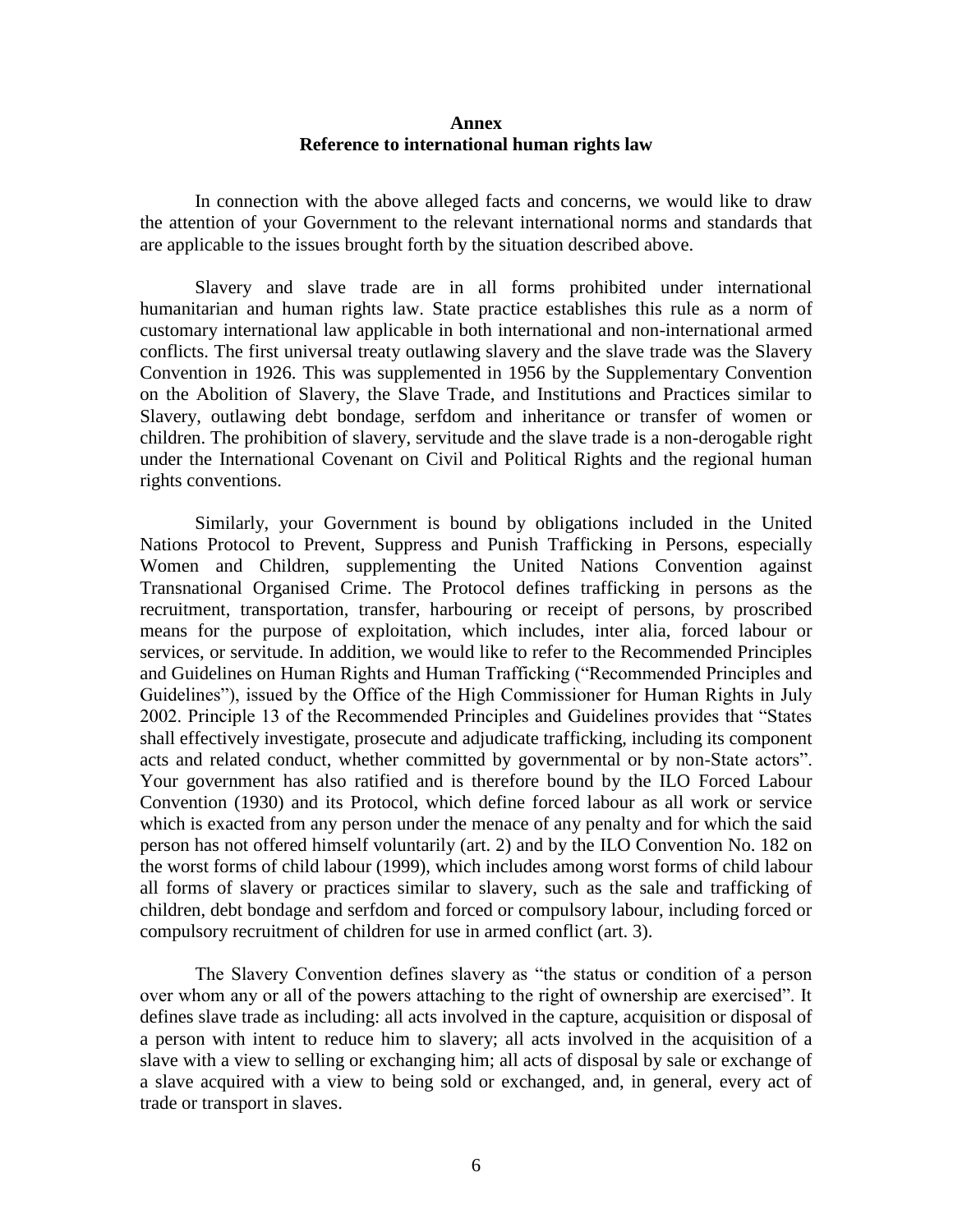These definitions have served as the basis for the definition of "enslavement" in the Statute of the International Criminal Court as "the exercise of any or all of the powers attaching to the right of ownership over a person and includes the exercise of such power in the course of trafficking in persons, in particular women and children".

The Supplementary Convention on the Abolition of Slavery, the Slave Trade, and Institutions and Practices similar to Slavery defines serfdom as "the condition or status of a tenant who is by law, custom or agreement bound to live and labour on land belonging to another person and to render some determinate service to such other person, whether for reward or not, and is not free to change his status".

"Enslavement" is also listed as a crime against humanity under the Statutes of the International Criminal Court and of the International Criminal Tribunals for the former Yugoslavia and for Rwanda. Under the Statute of the International Criminal Court, sexual slavery is a war crime in both international and non-international armed conflicts. The elements of crimes for this offence were deliberately drafted to avoid too narrow an interpretation of "sexual slavery", defining it as the exercise of "any or all of the powers attaching to the right of ownership over one or more persons, such as by purchasing, selling, lending or bartering such a person or persons, or by imposing on them a similar deprivation of liberty" combined with the causing of such person or persons "to engage in one or more acts of a sexual nature". In relation to the first element of this war crime, the elements of crimes specifies that "it is understood that such deprivation of liberty may, in some circumstances, include exacting forced labour or otherwise reducing a person to servile status" as defined in the Supplementary Convention on the Abolition of Slavery, the Slave Trade, and Institutions and Practices similar to Slavery and that "it is also understood that the conduct described in this element includes trafficking in persons, in particular women and children".We would also like to recall the Convention on the Protection of the Rights of All Migrant Workers and Members of Their Families (ratified by Libya on 18 June 2004). In particular, Article 11 states that "No migrant worker or member of his or her family shall be held in slavery or servitude and No migrant worker or member of his or her family shall be required to perform forced or compulsory labour<sup>"</sup>

In this context, we would like to bring to your Government's attention Article 6 of the International Convention on the Elimination of all forms of Discrimination against Women (ratified by Libya on 18 June 2004), which provides that States Parties shall take all appropriate measures, including legislation, to suppress all forms of traffic in women and exploitation of prostitution of women. Reference is also made to the United Nations Declaration on the Elimination of Violence against Women clarifying that violence against women shall be understood to encompass trafficking and forced prostitution.

As sub-Saharan migrants appear to be particularly affected by the allegations described above, we further recall that the prohibition of discrimination and the right of everyone to equality before the law is enshrined in a variety of human rights instruments, including articles 2 and 26 of the International Covenant on Civil and Political Rights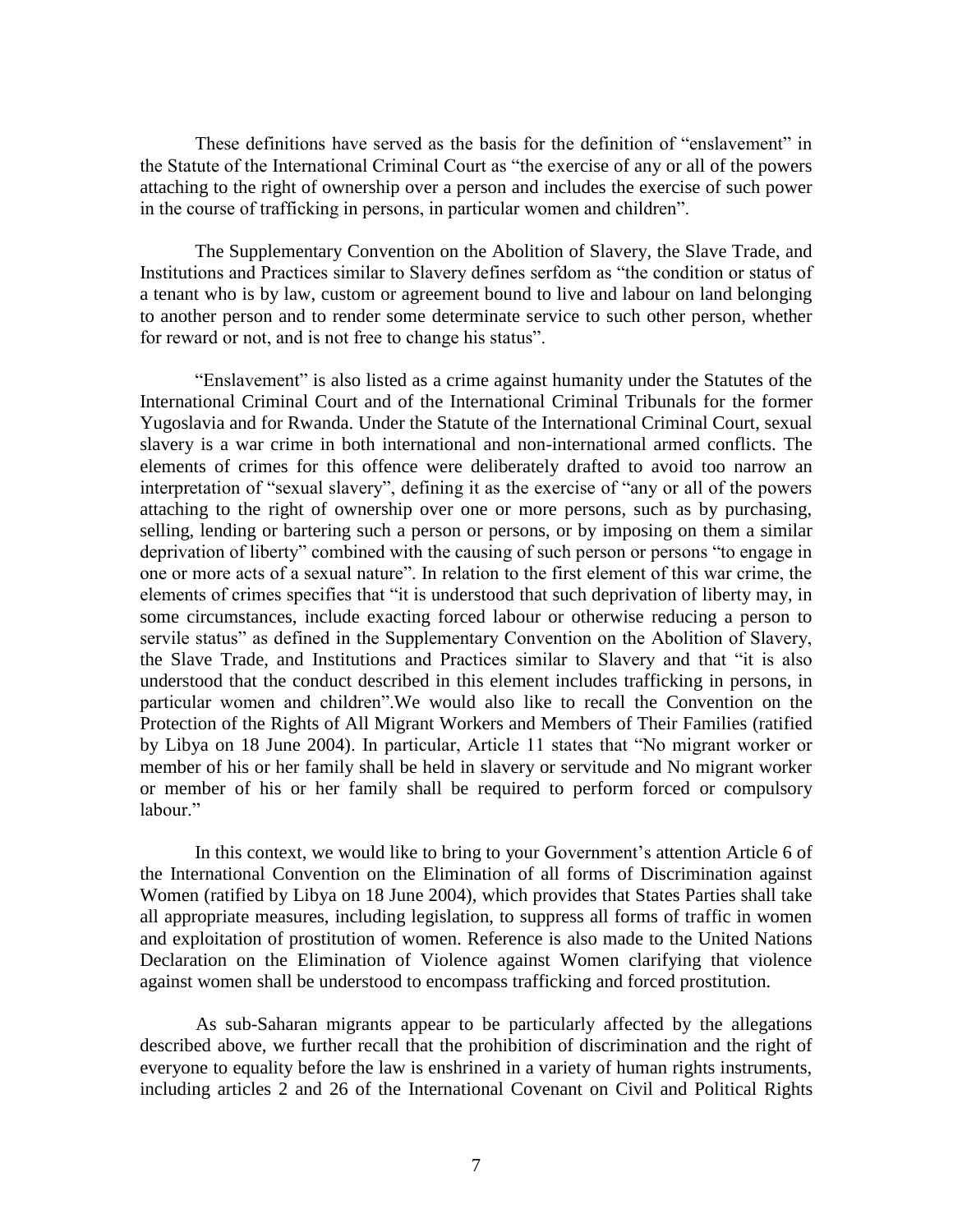(ICCPR), acceded to by Libya on 15 May 1970; article 2 of the Convention on the Rights of the Child, acceded to by Libya on 15 April 1993; and articles 2 and 5 of the International Convention on the Elimination of All Forms of Racial Discrimination (ICERD), acceded to by Libya on 3 July 1968.

In this connection, we would like to remind your Government of its obligations under ICERD, which defines racial discrimination as "any distinction, exclusion, restriction or preference based on race, color, descent, or national or ethnic origin […]" (article 1 (1)). In particular, we recall article 2 on the obligation of States to prohibit and eliminate any act or practice of racial discrimination against persons and/or groups by public authorities or any other person, group or organization. Article 5 requires States Parties to guarantee the right of everyone, without distinction, to equality before the law in the enjoyment of their human rights. This includes the right to personal security and protection by the State against violence or bodily harm, regardless of whether harm is inflicted by government officials or by any individual group or institution (article 5 (b)). In accordance with article 6, States must not only ensure the effective protection against racial discrimination of everyone within their jurisdiction, but also provide access to remedies and adequate reparation to victims.

We would further like to recall that the Committee on the Elimination of Racial Discrimination, in its general recommendation No. 30 on discrimination against noncitizens, urges States to: ensure equal protection and recognition before the law of noncitizens; take action against racially motivated violence and ensure the security of noncitizens, particularly with regards to arbitrary detention; combat ill-treatment of and discrimination against non-citizens by public officials "by strictly applying legislation and regulations providing for sanctions and by ensuring that all officials dealing with non-citizens receive special training, including training in human rights"; and ensure equal access to effective remedies and adequate reparation (section V).

We further refer to CEDAW general recommendation no. 32 on the genderrelated dimensions of refugee status, asylum, nationality and statelessness of women in which the Committee "reiterate<sup>[d]</sup> the obligation of States parties to treat women with dignity and to respect, protect and fulfil their rights under the Convention at each stage of the displacement8 cycle, as well as in the enjoyment of durable solutions, including integration and/or resettlement in receiving States and/or voluntary repatriation to their State of origin."

We would like to recall your Government's attention to Article 28 of the Universal Declaration of Human Rights, which calls on States to create a social and international order in which all human rights and fundamental freedoms can be fully realized, and to Article 2 of the International Covenant on Economic, Social and Cultural Rights (ratified by Libya on 15 May 1970), in which States undertake to take steps through international assistance and cooperation in order to ensure the full realization of covenant rights. We recall that international solidarity and cooperation are key principles underlying international law and are essential to ensuring that States meet their human rights obligations while responding to shared challenges.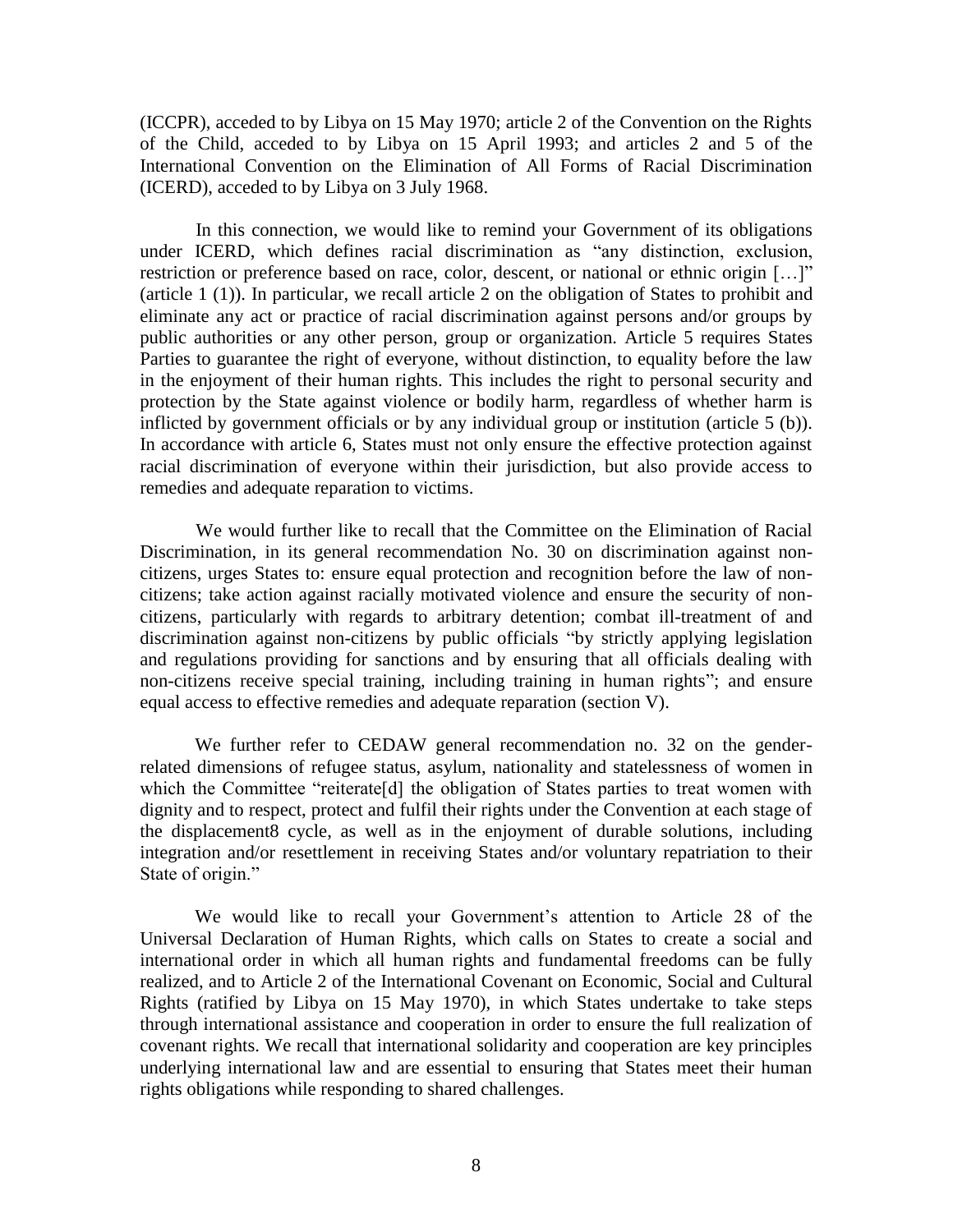We would further like to draw your Government's attention to Article 9.1 of the International Covenant on Civil and Political Rights (ICCPR), which provides that everyone has the right to liberty and security of person. The enjoyment of the rights guaranteed in the ICCPR is not limited to citizens of States parties but "must also be available to all individuals, regardless of nationality or statelessness, such as asylum seekers, refugees, migrant workers and other persons, who may find themselves in the territory or subject to the jurisdiction of the State Party" (CCPR/C/21/Rev.1/Add. 13 (2004), para. 10). The detention of migrants and asylum seekers should thus be a measure of last resort. The ICCPR further stipulates that all persons deprived of their liberty be ensured the right without delay to control by a court of the lawfulness of the detention (art. 9 (4)). We would also like to draw your attention to article 10 of the ICCPR, which provides that all persons deprived of their liberty shall be treated with humanity and with respect for the inherent dignity of the human person. The Committee against Torture and the Human Rights Committee have consistently found that conditions of detention can amount to inhuman and degrading treatment. In this context we wish to draw your Government to the absolute prohibition of torture and other ill-treatment as enshrined in Article 3 of the Convention Against Torture and other Cruel, Inhuman or Degrading Treatment or Punishment (CAT), ratified by your Government.

With regard to the conditions of detention, we would like to draw the attention of your Government to the Standard Minimum Rules for the Treatment of Prisoners (adopted by the Economic and Social Council by resolutions 663 C (XXIV) of 31 July 1957 and 2076 (LXII) of 13 May 1977). We would also like to draw your Government's attention to the Body of Principles for the Protection of All Persons under Any Form of Detention or Imprisonment adopted by the General Assembly on 9 December 1988 (adopted by General Assembly resolution 43/173 of 9 December 1988). The Committee against Torture and the Human Rights Committee have consistently found that conditions of detention can amount to inhuman and degrading treatment.

With respect to the allegations of lack of access to medical care while also being kept in detention, we would like to recall to your Government that this right is reflected, inter alia, in article 12 of the International Covenant on Economic, Social and Cultural Rights, which provides for the right of everyone to the enjoyment of the highest attainable standard of physical and mental health. This includes an obligation on the part of all State parties to ensure that health facilities, goods and services are accessible to everyone, especially the most vulnerable or marginalized sections of the population, without discrimination.

Finally, we would like to bring your Government's attention to the international standards regarding the protection of minorities, in particular article 27 of the International Covenant on Civil and Political Rights (ICCPR), as well as the United Nations Declaration on the Rights of Persons Belonging to National or Ethnic, Religious and Linguistic Minorities of 1992, which refers to the obligation of States to protect the existence and the identity of minorities within their territories and to adopt measures to that end (article 1). While many of these migrants are passing through Libyan territory to